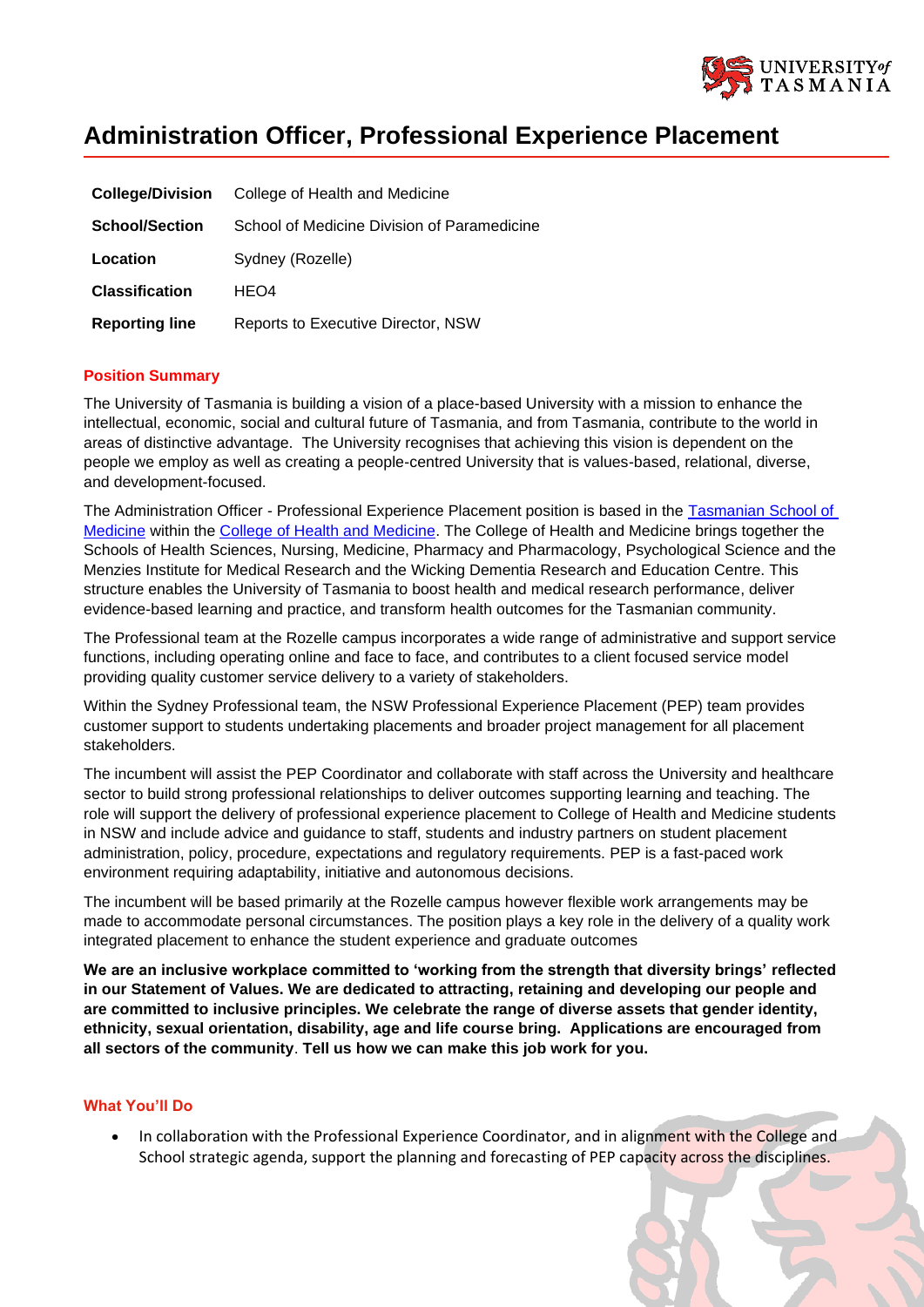

- In line with established University of Tasmania and partner policy and procedures and timelines, support the management of placements for Undergraduate and Postgraduate Nursing; Bachelor of Paramedic Practice; Master of Laboratory Medicine and other College of Health and Medicine students who undertake PEP in NSW. This includes supporting placement forecasts, management of processes related to student pre-placement compliance requirements and regular negotiation with partners
- Adhere to NSW student placement processes, which includes a sophisticated use of internal and external placement management systems, to ensure students are safe to enter practice and are placed in environments where they are able to meet course and unit learning outcomes
- Demonstrate a sophisticated capability to work with placement systems and other software applications, word processing, spreadsheet, database, publishing tools, email and internet, for data management, analysis, reporting and communications to ensure all work activity is timely, effective and efficient
- Collaborate with team members to support the development and review of systems, procedures and communications to ensure accurate and effective processes for placement management of placements.
- Provide high level administrative support and service to staff and students of the School of Nursing, School of Health Sciences, School of Medicine (Paramedicine) and more widely to the College of Health and Medicine
- In collaboration with work, health and safety (WHS) staff, adhere to, implement and respond to WHS policy, procedure, guidelines and risks to contribute to a safe working environment for staff and students.
- Undertake other duties as assigned by the supervisor.

# **What We're Looking For (success criteria)**

- Completion of an Associate Diploma or Diploma level qualification with relevant work-related experience or an equivalent combination of relevant experience and/or education/training
- Extensive administrative experience and the ability to take responsibility for initiating, sustaining, completing and evaluating administrative processes within a complex organisation.
- Knowledge and experience in supporting the management of student placements or equivalent complex task, to achieve strategic and operational goals, including a demonstrated ability to provide high level expert advice.
- Demonstrated ability to develop and maintain effective and outcome-focused partnerships with external organisations and individuals, together with the ability to negotiate successfully in multifaceted environments and respond to dynamic placement requirements
- Demonstrated high-level organisational and administrative skills, the ability to meet tight deadlines, work under pressure and prioritise tasks, together with experience in the use of complex databases
- Highly developed oral, written, negotiation and interpersonal skills, along with excellent analytical and problem-solving skills and an ability to think flexibly.
- Demonstrated high level skills in a range of computer software applications including word processing, database, spreadsheet, presentation software, email and the internet as a resource.
- Experience in a University setting and/or knowledge of University operations, policies and procedures or a proven track record of adapting quickly within a complex organisation (desirable)

## **University of Tasmania**

The University of Tasmania is an institution with an enduring commitment to our state and community, and a strong global outlook. We are committed to enhancing the intellectual, economic, social and cultural future of Tasmania. Our [Strategic Direction](https://www.utas.edu.au/vc/strategic-direction) strongly reflects the University community's voice

*The intention of this position description is to highlight the most important aspects, rather than to limit the scope or accountabilities of this role. Duties above may be altered in accordance with the changing requirements of the position.*